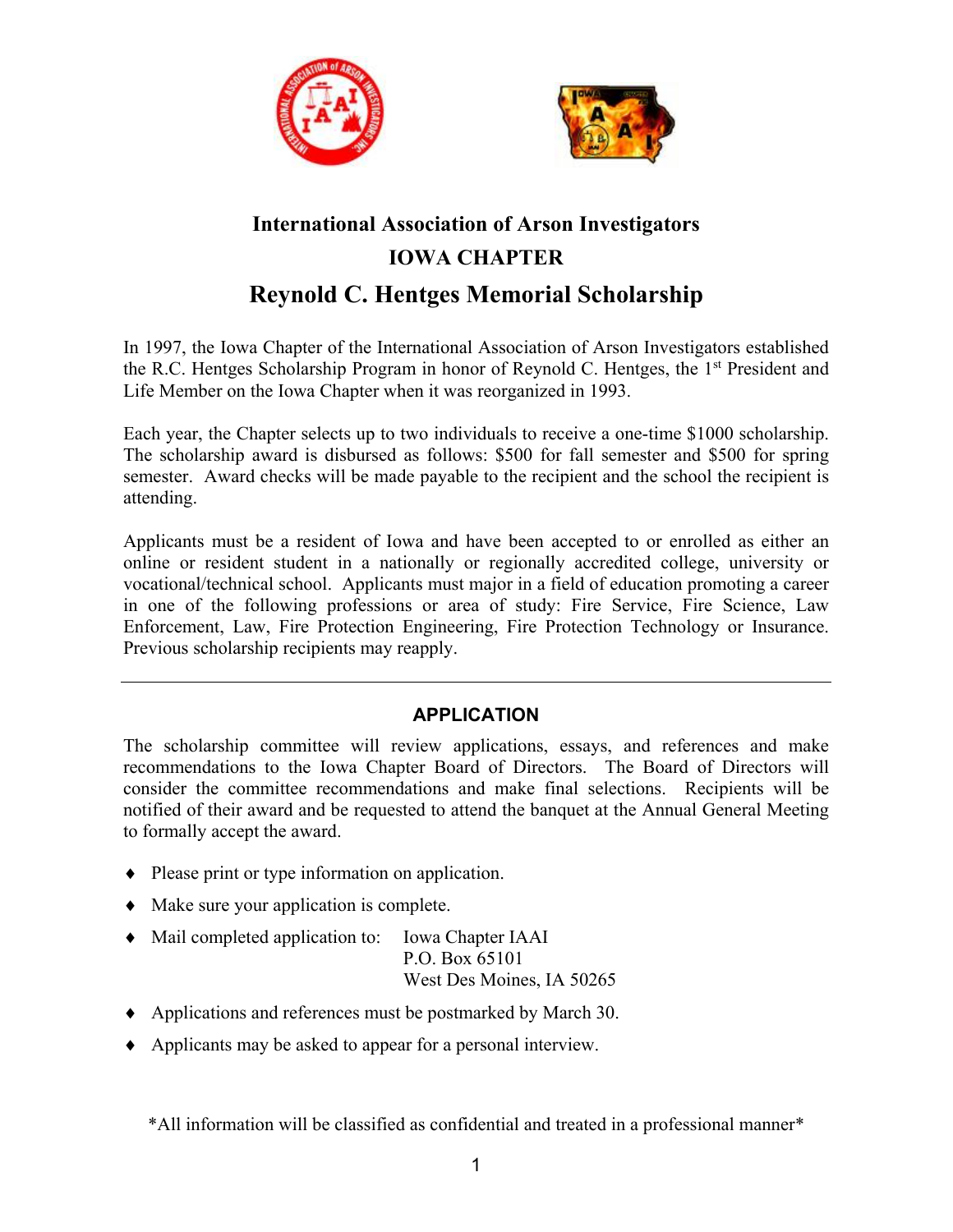\*\*\*INCOMPLETE APPLICATIONS WILL NOT BE REVIEWED\*\*\*



# **IOWA CHAPTER**

# **Reynold C. Hentges Memorial Scholarship Application**

# **I. PERSONAL INFORMATION**

Name

Address

| City                                                           | <b>State</b>  | Zip |
|----------------------------------------------------------------|---------------|-----|
| Telephone                                                      | Email address |     |
| Date of Birth                                                  |               |     |
| Previously Received This Scholarship?<br>Yes<br>N <sub>o</sub> | If yes, when? |     |

## **II ACADEMIC INFORMATION**

| High School Attended | Year of Graduation   |     |  |
|----------------------|----------------------|-----|--|
| City                 | State                | Zip |  |
| Class Rank/GPA       | <b>ACT/SAT Score</b> |     |  |

Technical School, College or University you are planning to attend/attending

| Accepted                  | Course of Study |
|---------------------------|-----------------|
| <b>Currently Enrolled</b> |                 |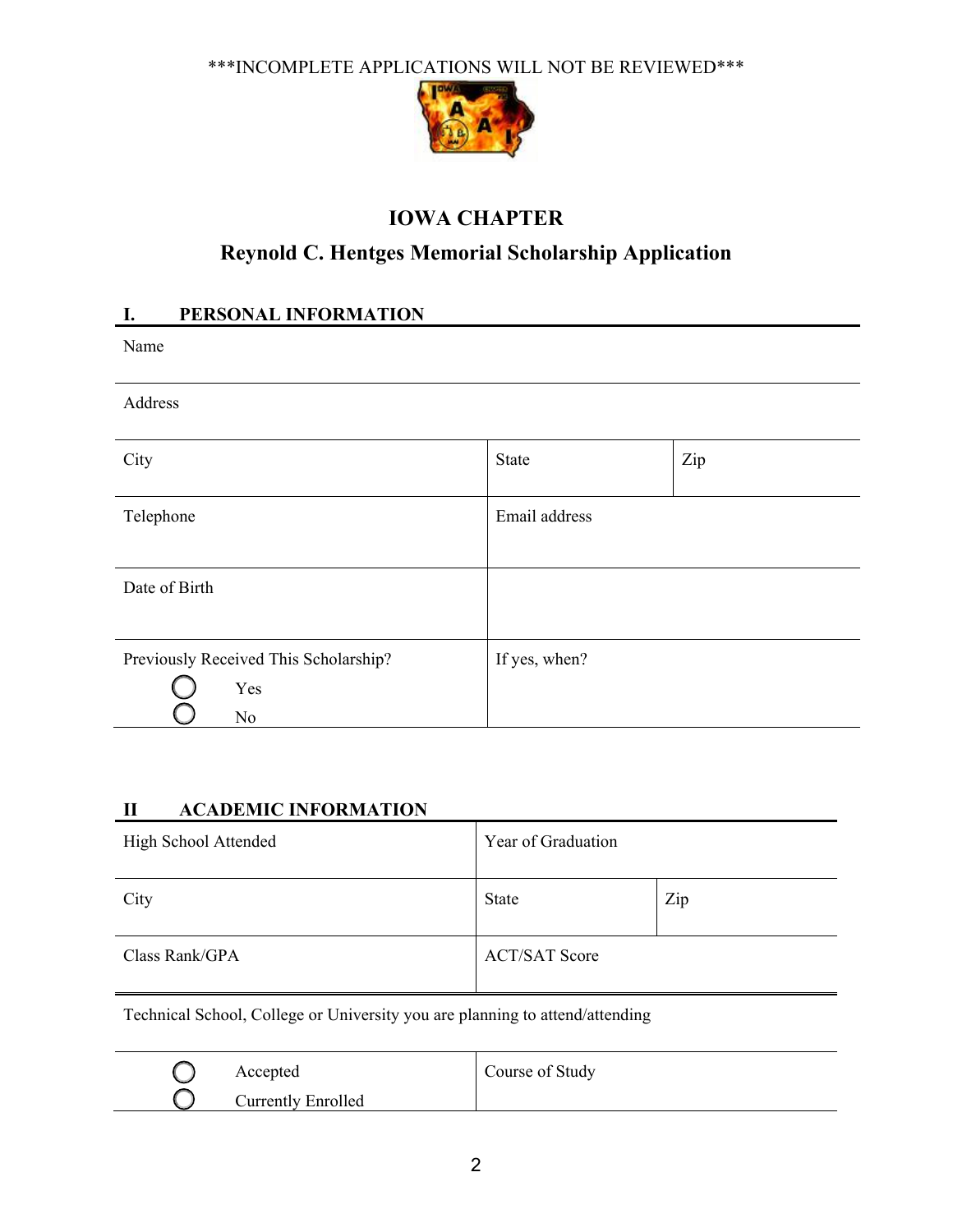#### **III. ESSAY**

Help us to get to know you better. Attach no more than a one page essay (typed) about yourself. Be sure to discuss the following:

- Career Goals
- Needs Statement—how the scholarship will benefit you academically and financially
- **Community Involvement**
- **School Activities**
- Work Experience, Recognition, and Awards
- Other Comments you deem important

#### **IV. REFERENCES**

Please provide the "Scholarship Reference Form" to two references.

Provide each reference with a stamped envelope addressed to the Iowa Chapter of the IAAI.

Family members cannot be references.

Contact Information for selected references (name, address, phone):

1.

2.

### **V. CERTIFICATION**

The information contained in this application is true and accurate to the best of my knowledge.

Printed Name

Signature

Date